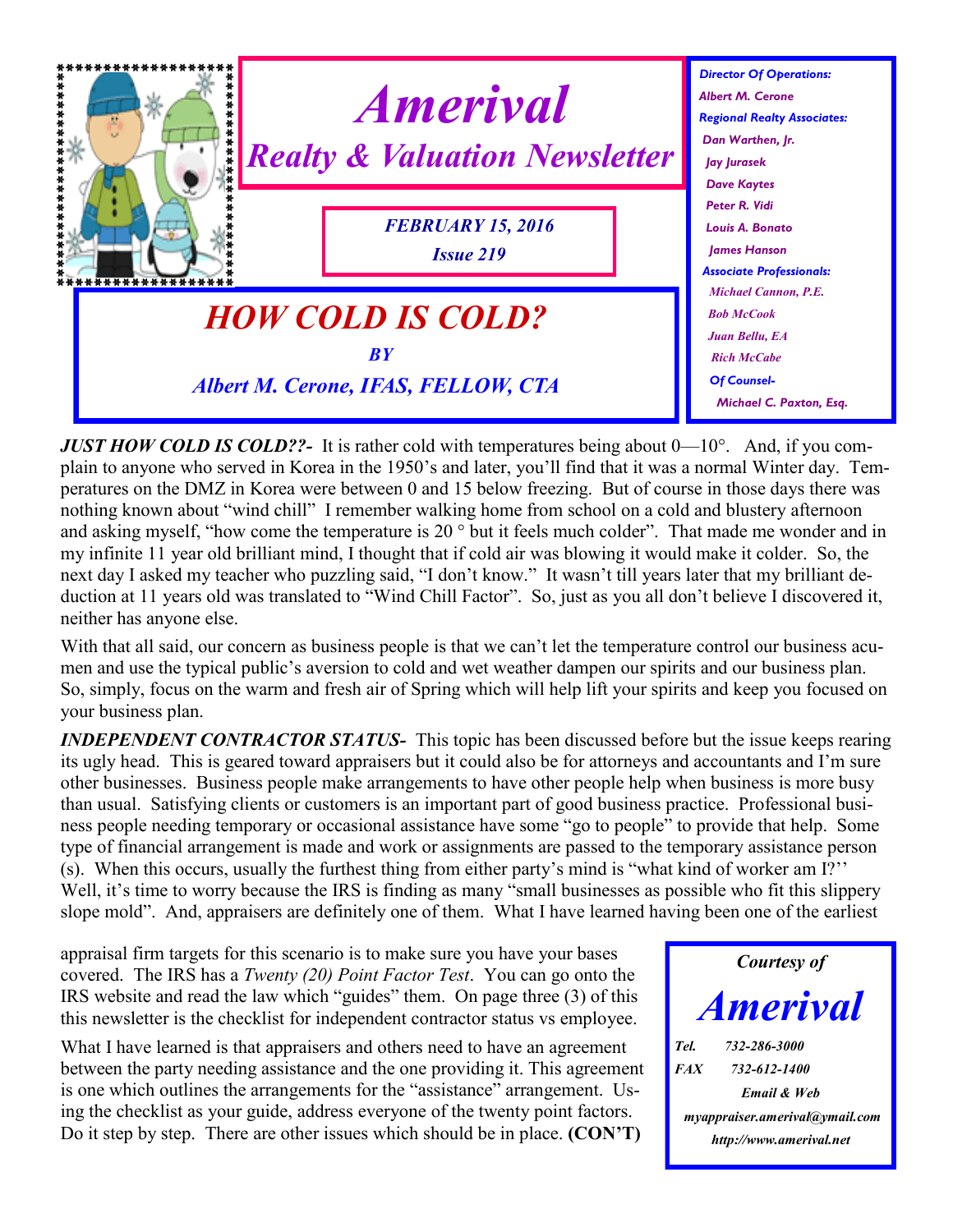**(CON'T)** The most important of the assurances you must have in place is that the Independent Contractor with whom you are arranging has a valid license; has his / her own company, has business cards, a business address (can be a home address, business telephone number, and has his / her own clients that they presently do assignments directly. And, as stated on the 1st page, have a written agreement in which you both acknowledge that you are aware of an independent contractor status and that neither of you intend to create an employee and employer relationship. I also suggest that you retain the service of an attorney who can help you draft a strong agreement in addition to an accountant that has experience with this issue. If you are at a loss for one, call us at our office as we have one who has dealt with this issue many times and successfully. As with most of that which we do, there are no guarantees but being prepared is the best defense.

*SEEING IS BELIEVING* And then again, not always! Below are two houses. A frontal view of each makes it difficult to determine when they were constructed. One was constructed in 1910 and the other in 2001. Can you tell which is which? Likely not. This is just to make the appraisers aware that exterior design is not the tell all. An interior viewing is necessary to make that determination. Room layout, ceiling height,



wall construction materials and cover and floor construction will be the tell tale to make an age determination. Having appraised a dwelling constructed in the mid– 1700's, it took the inside to tell the tale. The construction was by a Danish builder who had a special way to construct foundations and walls. It wasn't truly

historical because the interior was totally modernized, which I was advised removed it's historical significance. Which frankly I didn't think so then and still question that but it was the information I was provided. I am not a historical valuation expert so I am not advising that you consider the few words herein as professional direction. There are appraisers who specialize in historic valuation. It is wise to contact one of them or the local historical society and the state in which the property is located to check the historic status of the property. If it is, then you better know what you are doing. The best advise I was given is be certain the reaction to the dwelling's value is historical and not hysterical. I believe the age requirement is 100 years. For those living in a city as New Orleans it is rather easy to determine historical qualities and criteria. I believe a historical property cannot be painted unless the color and quality of paint is approved by the committee. At least in New Orleans there are comparative sales unlike in many locales.

If George Washington slept in the house, it is likely historical because he slept there, not that the dwelling was built in the 18th century. Know your facts and the locale and state requirements before you tackle an historical house appraisal.

*The answer to the question of the two houses' ages is. The one on the left was constructed in 1910 and the one on the right in 2001.* There is a movement presently for people to live in houses that reflect a certain period of history and finding an existing dwelling of that period is not easy, and, if one is found it may not be in the location that one desires. Thus, by building new they can enjoy the period living environment which makes them comfortable without the concern of hidden defects and the extraordinary costs of modernizing the interior to satisfy the families needs and wants.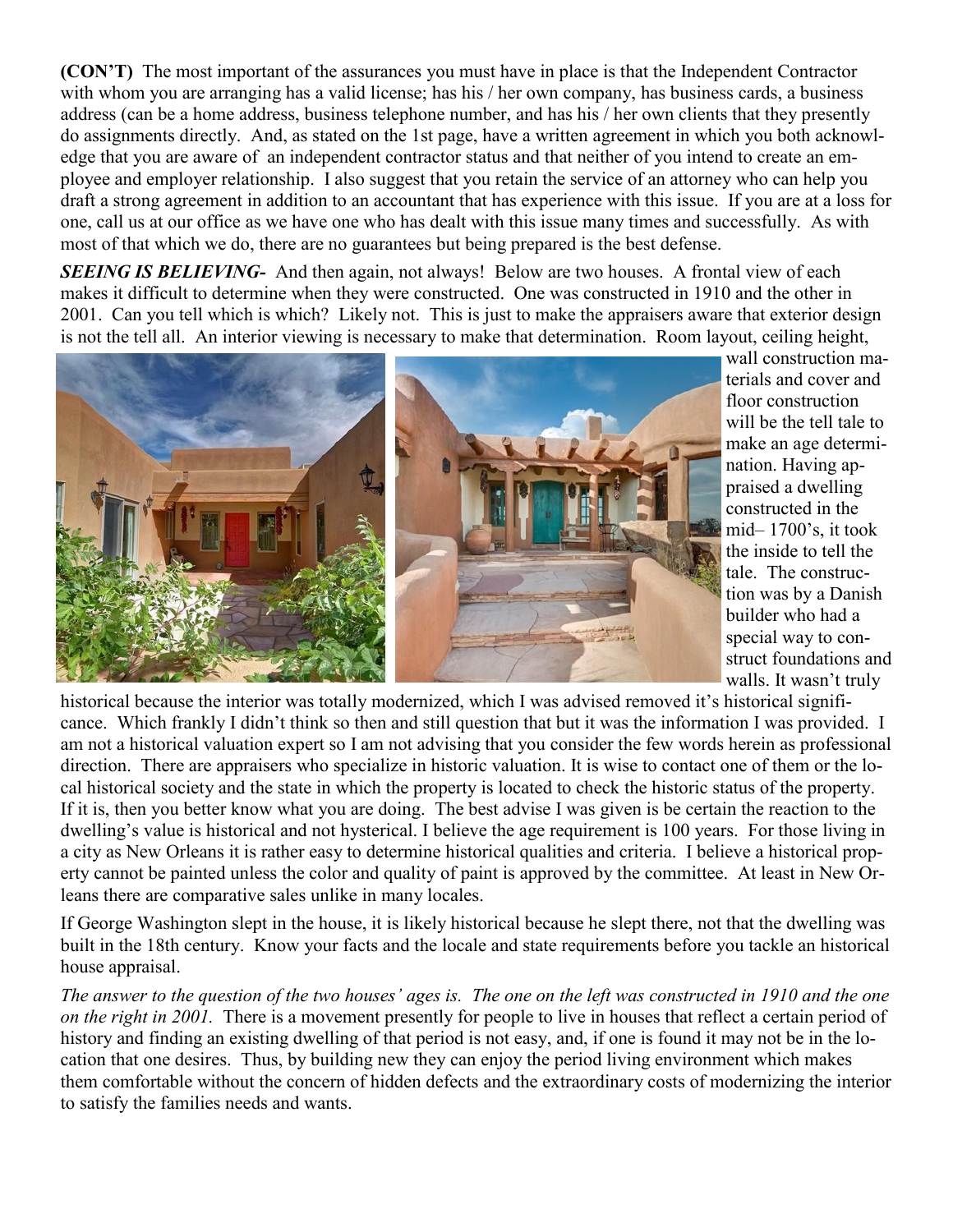## **Internal Revenue Service 20 point Checklist for Independent Contractor**

Mistakenly classifying an employee as an independent contractor can result in significant fines and penalties. There are 20 factors used by the IRS to determine whether you have enough control over a worker to be an employer. Though these rules are intended only as a guide-the IRS says the importance of each factor depends on the individual circumstances-they should be helpful in determining whether you wield enough control to show an employer-employee relationship. If you answer "Yes" to all of the first four questions, you're probably dealing with an independent contractor; "Yes" to any of questions 5 through 20 means your worker is probably an employee.

1. **Profit or loss.** Can the worker make a profit or suffer a loss as a result of the work, aside from the money earned from the project? (This should involve real economic risk-not just the risk of not getting paid.)

2. **Investment.** Does the worker have an investment in the equipment and facilities used to do the work? (The greater the investment, the more likely independent contractor status.)

3. **Works for more than one firm.** Does the person work for more than one company at a time? (This tends to indicate independent contractor status, but isn't conclusive since employees can also work for more than one employer.)

4. **Services offered to the general public.** Does the worker offer services to the general public?

5. **Instructions.** Do you have the right to give the worker instructions about when, where, and how to work? (This shows control over the worker.)

6. **Training.** Do you train the worker to do the job in a particular way? (Independent contractors are already trained.)

7. **Integration.** Are the worker's services so important to your business that they have become a necessary part of the business? (This may show that the worker is subject to your control.)

8. **Services rendered personally.** Must the worker provide the services personally, as opposed to delegating tasks to someone else? (This indicates that you are interested in the methods employed, and not just the results.)

9. **Hiring assistants.** Do you hire, supervise, and pay the worker's assistants? (Independent contractors hire and pay their own staff.)

10. **Continuing relationship.** Is there an ongoing relationship between the worker and yourself? (A relationship can be considered ongoing if services are performed frequently, but irregularly.)

11. **Work hours.** Do you set the worker's hours? (Independent contractors are masters of their own time.)

12. **Full-time work.** Must the worker spend all of his or her time on your job? (Independent contractors choose when and where they will work.)

13. **Work done on premises.** Must the individual work on your premises, or do you control the route or location where the work must be performed? (Answering no doesn't by itself mean independent contractor status.)

14. **Sequence**. Do you have the right to determine the order in which services are performed? (This shows control over the worker)

15. **Reports.** Must the worker give you reports accounting for his or her actions? (This may show lack of independence)

16. **Pay Schedules.** Do you pay the worker by hour, week, or month? (Independent contractors are generally paid by the job or commission, although by industry practice, some are paid by the hour.)

17. **Expenses.** Do you pay the worker's business or travel costs? (This tends to show control.)

18. **Tools and materials.** Do you provide the worker with equipment, tools, or materials? (Independent contractors generally supply the materials for the job and use their own tools and equipment.)

19. **Right to fire**. Can you fire the worker? (An independent contractor can't be fired without subjecting you to the risk of breach of contract lawsuit.)

20. **Worker's right to quit.** Can the worker quit at any time, without incurring liability? (An independent contractor has a legal obligation to complete the contract.)